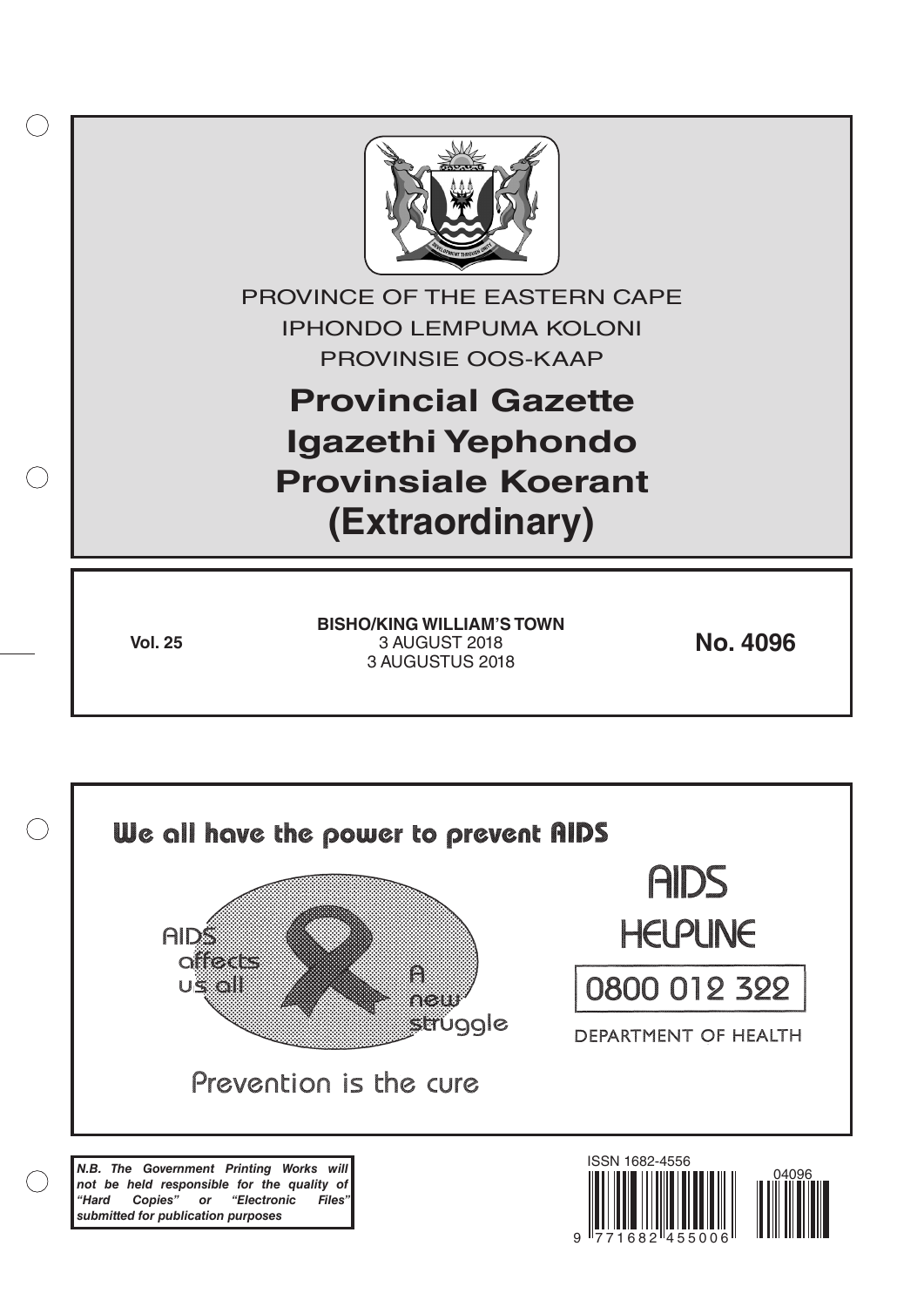# **IMPORTANT NOTICE:**

**The GovernmenT PrinTinG Works Will noT be held resPonsible for any errors ThaT miGhT occur due To The submission of incomPleTe / incorrecT / illeGible coPy.**

**no fuTure queries Will be handled in connecTion WiTh The above.**

## **CONTENTS**

|                                                                                                       | Gazette<br>No. | Paae<br>No. |
|-------------------------------------------------------------------------------------------------------|----------------|-------------|
| <b>LOCAL AUTHORITY NOTICES • PLAASLIKE OWERHEIDS KENNISGEWINGS</b>                                    |                |             |
| Eastern Cape Liquor Act (10/2003): Notice of lodgement of applications for transfer of certificate of | 4096           |             |
| Eastern Cape Liquor Act (10/2003): Notice of lodgement of applications for removal of certificate of  | 4096<br>4096   |             |
|                                                                                                       |                |             |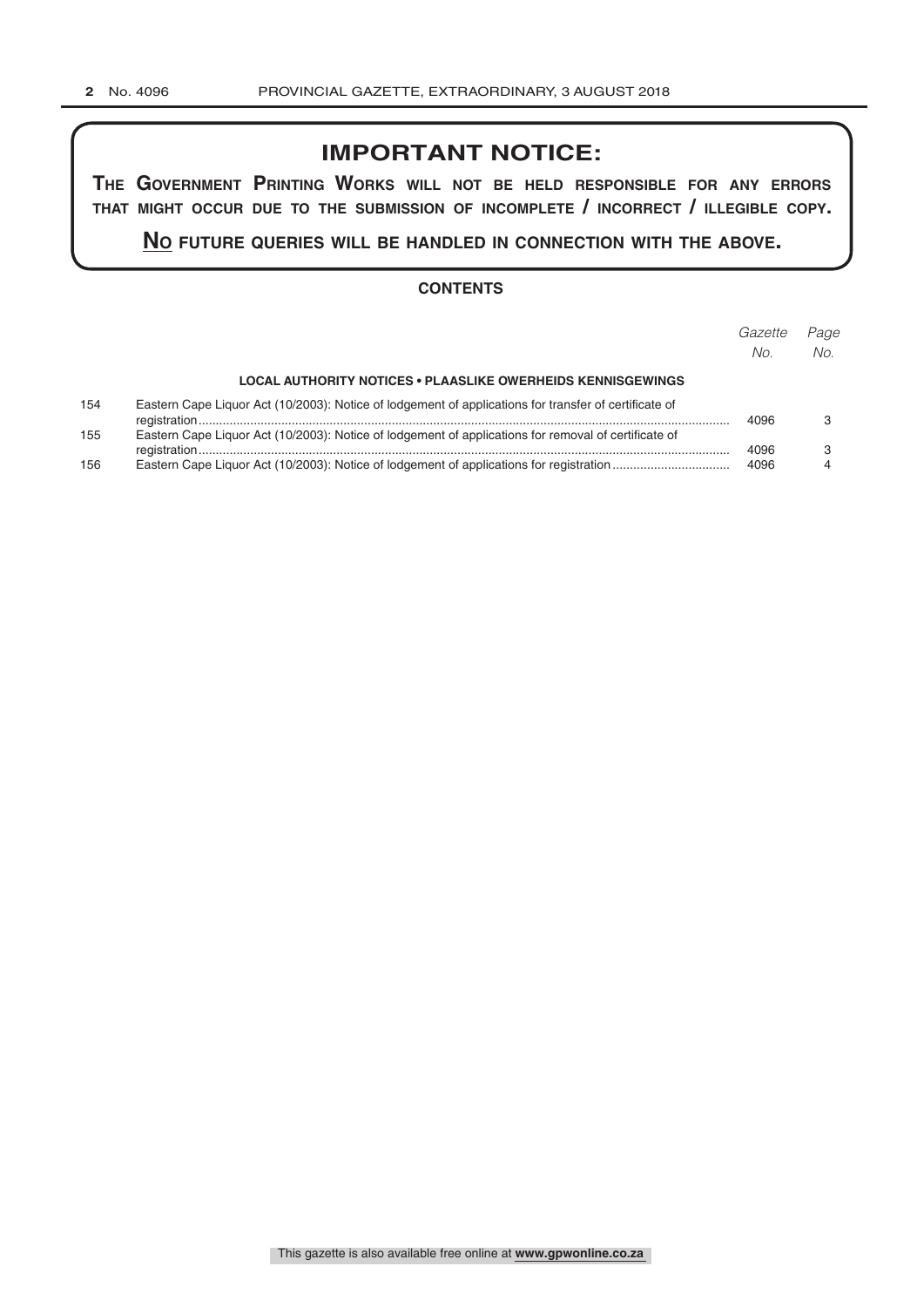# Local Authority Notices • Plaaslike Owerheids Kennisgewings

## **LOCAL AUTHORITY NOTICE 154 OF 2018**

FORM 9 Reg 11 (1)]

### EASTERN CAPE LIQUOR ACT, 2003 (Act No. 10 of 2003)

### NOTICE OF LODGEMENT OF APPLICATIONS FOR TRANSFER OF CERTIFICATE OF REGISTRATION

Notice is hereby given that the applications for transfer of certificates of registration, particulars of which appear in the Schedule hereunder, have been lodged with the Board.

Interested parties may, free of charge, inspect any application which appears in the Schedule hereunder and may within twenty one days of this notice, lodge with the Board written representations in support of, or written objections.

#### LERATO RADIKOANYANA EASTERN CAPE LIQUOR BOARD 02 August 2018

**SCHEDULE** 

| <b>Application Number</b> |                   | Particulars of certificate of<br>Name and number<br>registration<br>of Ward |                                                                                 |                                                         | Particulars of<br>prospective holder of<br>certificate of registration |  |
|---------------------------|-------------------|-----------------------------------------------------------------------------|---------------------------------------------------------------------------------|---------------------------------------------------------|------------------------------------------------------------------------|--|
|                           |                   |                                                                             |                                                                                 | Particulars of holder of<br>certificate of registration |                                                                        |  |
| 1.                        | ECP04793/03026/OO | Ward 31 Buffalo<br>City Metropolitan<br>Municipality                        | Tavern, Village 9, Good<br>Gxara<br>Settlement. East London.<br>Hope<br>5201    | Ntombizilungile Socosa                                  | Mzuvukile Mlota                                                        |  |
| 2.                        | ECP04068/03014/ON | Ward 2 Blue Crane<br>Route Municipality                                     | Somerset On Main, Erf 603 & 604,<br>No. 33 Nioli Street, Somerset East,<br>5850 | David Mark Raulstone                                    | D.M. Raulstone CC                                                      |  |
| 3.                        | ECP23226/03014/ON | Ward 2 Blue Crane<br><b>Route Municipality</b>                              | The Gardens, Shop 1, 85 Nioli<br>Street, Somerset East, 5850                    | <b>Lwano Enterprise</b>                                 | Mutiscan (Pty) Limited                                                 |  |
| 4.                        | ECP16932/90454/OF | Ward 48 Nelson<br>Mandela Bay<br>Metropolitan<br>Municipality               | Martiz, 75 Abbot Street, Gerald<br>Smith, Uitenhage, 6280                       | Martin Kabaih                                           | Darren Philip Geswindt                                                 |  |

## **LOCAL AUTHORITY NOTICE 155 OF 2018**

FORM 13<br>**TReg** [Reg

EASTERN CAPE LIQUOR ACT, 2003 (Act No. 10 of 2003)<br>NOTICE OF LODGEMENT OF APPLICATIONS FOR REMOVAL OF CERTIFICATE OF REGISTRATION

NOTICE OF LODGEMENT OF APPLICATIONS FOR REMOVAL OF CERTIFICATE OF REGISTRATION Notice is hereby given that the applications for removal of certificates of registration, particulars of which appear in the Schedule hereunder, have been lodged with the Board.

Interested parties may, free of charge, inspect any application which appears in the Schedule hereunder and may within twenty one days of this notice, lodge with the Board written representations in support of, or written objections.

#### LERATO RADIKOANYANA

02 August 2018

# SCHEDULE

| <b>Application Number</b> |                   |                                                        |                                                                                                                                      |                                                                      | <b>Particulars of the</b><br>proposed premises                                                                   |
|---------------------------|-------------------|--------------------------------------------------------|--------------------------------------------------------------------------------------------------------------------------------------|----------------------------------------------------------------------|------------------------------------------------------------------------------------------------------------------|
|                           |                   | Name and number of<br>Ward                             | Particulars of certificate of<br>registration                                                                                        | <b>Particulars of</b><br>holder of<br>certificate of<br>registration |                                                                                                                  |
|                           | ECP24794/90454/ON | Ward 2 Nelson Mandela Bay<br>Metropolitan Municipality | Bluewater Bay, Erf<br>Wimpy<br>871, Shop 34, 35, 36, N2<br>Shopping Mall, Hillcrest Drive,<br>Bluewater Bay, Port Elizabeth,<br>6001 | Mpower<br>Efficiency<br>(Pty) Limited                                | Wimpy Bluewater Bay, Erf<br>1946, 8 <sup>th</sup> Avenue, Marine<br>Drive, Summerstrand, Port<br>Elizabeth, 6001 |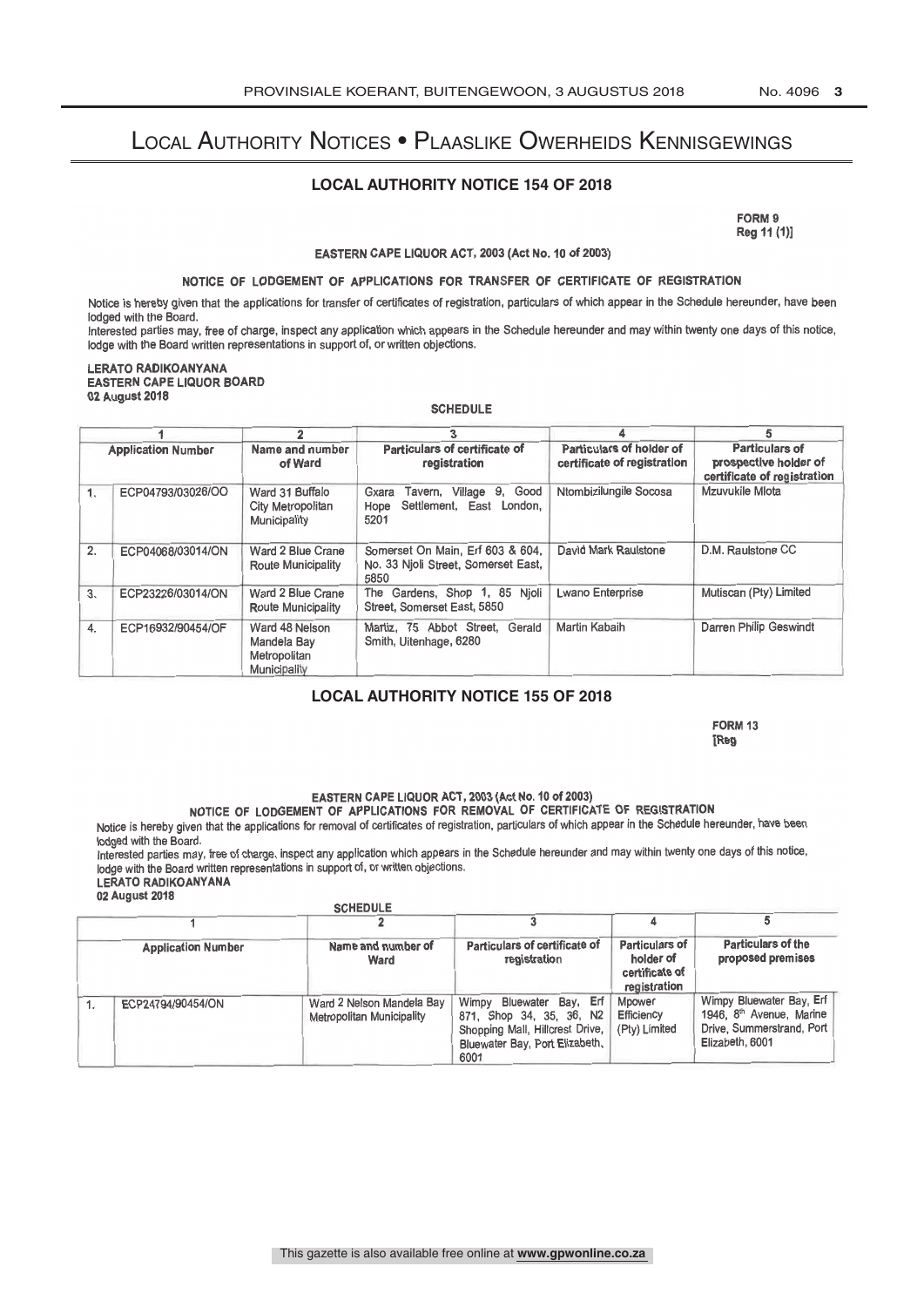## **LOCAL AUTHORITY NOTICE 156 OF 2018**

1. CM3  $[rad + (1)$ 

Notice is hereby given that the applications for registration, particulars of which appear in the Schedule hereunder, have been lodged with the Board. Interested parties may, free of charge, inspect any application which appears in the Schedule hereunder and may within twenty one days of this notice, lodge with the Board written representations in support of, or written objections. LERATO RADIKOANYANA EASTERN CAPE LIQUOR BOARD 02 August 2018

|                           | 1                 | $\overline{\mathbf{2}}$                                    | 3                                   | $\overline{4}$                  | 5                                                                                                         |  |  |
|---------------------------|-------------------|------------------------------------------------------------|-------------------------------------|---------------------------------|-----------------------------------------------------------------------------------------------------------|--|--|
| <b>Application Number</b> |                   | Name and number of<br>Ward                                 | Kind of registration<br>applied for | Kind of<br>liquor to be<br>sold | Name under which business is to be<br>conducted and particulars of the erf,<br>street or farm             |  |  |
| 1.                        | REF7602250797087  | Ward 10 Buffalo City<br>Metropolitan Municipality          | On and Off<br>Consumption           | All kinds                       | Nomzamo's Tavem, Dubu Location, King<br>Williams Town, 5600                                               |  |  |
| 2.                        | REF6606160701080  | Ward 13 Buffalo City<br>Metropolitan Municipality          | On and Off<br>Consumption           | All kinds                       | Kwa Lahliwe, 55629 Tembalethu, Reeston,<br>East London, 5201                                              |  |  |
| 3 <sub>1</sub>            | REF7407071623086  | Ward 25 Matatiele Local<br>Municipality                    | On and Off<br>Consumption           | All kinds                       | Thembalihle Tavem, Thabang Village,<br>Khanoe Location, Matatiele, 4730                                   |  |  |
| 4 <sub>1</sub>            | REF1968/003932/08 | Ward 40 Nelson Mandela<br>Bay Metropolitan<br>Municipality | On Consumption                      | All kinds                       | Port Elizabeth Clay target Club, Farm No.<br>411, Draaifontein Road, Greenbushes, Port<br>Elizabeth, 6001 |  |  |
| 5.                        | REF2011/006454/23 | Ward 5 Nelson Mandela<br>Bay Metropolitan<br>Municipality  | On Consumption                      | All kinds                       | Nelson Mandela Bay Pub & Grub, Erf 1051,<br>Don Pedro Jetty, Humewood, Port<br>Elizabeth, 6001            |  |  |
| 6.                        | REF9211221206083  | Ward 14 Matatiele Local<br><b>Municipality</b>             | On and Off<br>Consumption           | All kinds                       | Boiketlong Tavem, Liqalabeng Village,<br>Thaba Enicha Administrative Area,<br>Matatiele, 4730             |  |  |
| 7.                        | REF6610020306080  | Ward 8 Buffalo City<br>Metropolitan Municipality           | On and Off<br>Consumption           | All kinds                       | Stella's Place, ELM 30694, 67 JJ Matoti<br>Street, New Rest, East London, 5201                            |  |  |
| 8.                        | REF9403045688089  | Ward 21 Raymond Mhlaba<br><b>Local Municipality</b>        | On and Off<br>Consumption           | All kinds                       | Pop Inn Sports Bar, 13 Stringfellow Street,<br>Adelaide, 5760                                             |  |  |
| 9.                        | REF7601155924085  | Ward 10 Matatiele Local<br>Municipality                    | Off Consumption                     | All kinds                       | Toks Liquor, Caba Location, Matatiele, 4730                                                               |  |  |
| 10.                       | REF1968/614478/07 | Ward 11 Engcobo Local<br>Municipality                      | On Consumption                      | All kinds                       | Soja @ Spargs, Erf 4458, 193 High Street,<br>Engcobo, 5050                                                |  |  |
| 11.                       | REF2016/435277/07 | Ward 10 Senqu Local<br>Municipality                        | On and Off<br>Consumption           | All kinds                       | Fariya Tavern, 67 Zastron Road,<br>Sterkspruit, 9762                                                      |  |  |
| 12.                       | REF2013/218393/67 | Ward 20 Nyandeni Local<br>Municipality                     | On and Off<br>Consumption           | All kinds                       | Pholani Tavern, Bulula Locality, Lucingweni<br>Administrative Area, Ngqeleni, 5140                        |  |  |
| 13.                       | REF8004265688089  | Ward 18 Raymond Mhlaba<br><b>Local Municipality</b>        | On and Off<br>Consumption           | All kinds                       | Kwa Thera, Khayamnandi Location,<br>Calderwood Road, Alice, 5700                                          |  |  |
| 14.                       | REF7806265633084  | Ward 6 Enoch Mgijima<br><b>Local Municipality</b>          | On and Off<br>Consumption           | All kinds                       | Zuki's Tavern, Unathi Mkefa, Ezibeleni,<br>Queenstown, 530                                                |  |  |
| 15.                       | REF7503175809082  | Ward 4 Mbhashe Local<br>Municipality                       | On and Off<br>Consumption           | All kinds                       | Kwa Malume Tavern, Mputi Administrative<br>Area, Idutywa, 5000                                            |  |  |
| 16.                       | REF6205105134083  | Joe Gqabi Local<br>Municipality                            | <b>Special Event</b>                | All kinds                       | Aliwal North Buffalo Festival, Benson Street,<br>Aliwal North, 9750                                       |  |  |
| 17.                       | REF6510025162084  | Nelson Mandela Bay<br>Metropolitan Municipality            | <b>Special Event</b>                | All kinds                       | Urban Run 2018, Belmont Terrace, Central,<br>Port Elizabeth, 6001                                         |  |  |
| 18.                       | REF7712040078082  | Ndlambe Local<br>Municipality                              | <b>Special Event</b>                | All kinds                       | Laerskool Nanaga, Laerskool Nanaga,<br>Nanaga Farmstall, Alexandria, 6185                                 |  |  |
| 19.                       | REF2014/226871/07 | O.R. Tambo Local<br>Municipality                           | <b>Special Event</b>                | All kinds                       | Coffee Bay Cultural Festival, Coffee Bay<br>Grounds, Coffee Bay, Mganduli, 5080                           |  |  |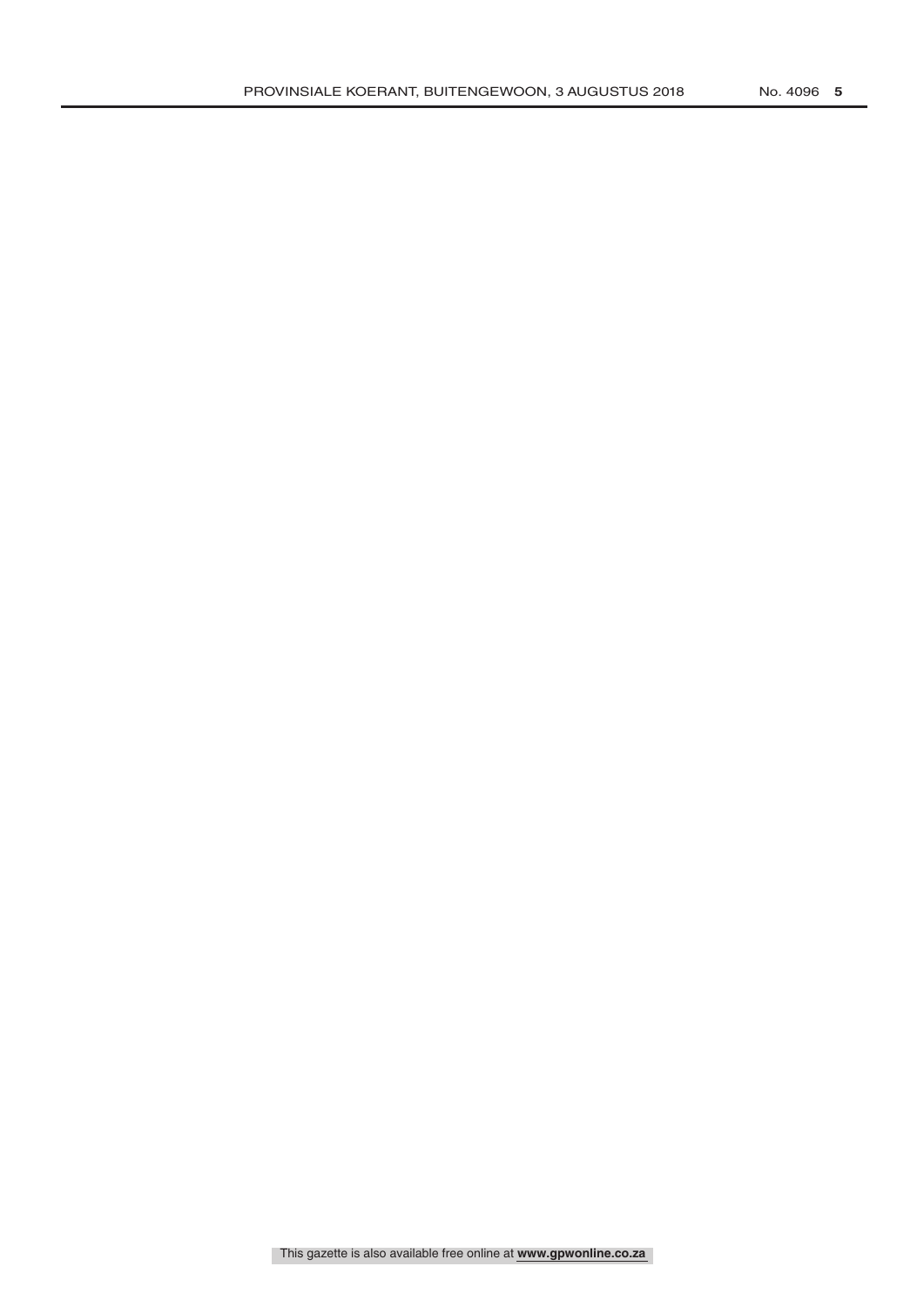This gazette is also available free online at **www.gpwonline.co.za**